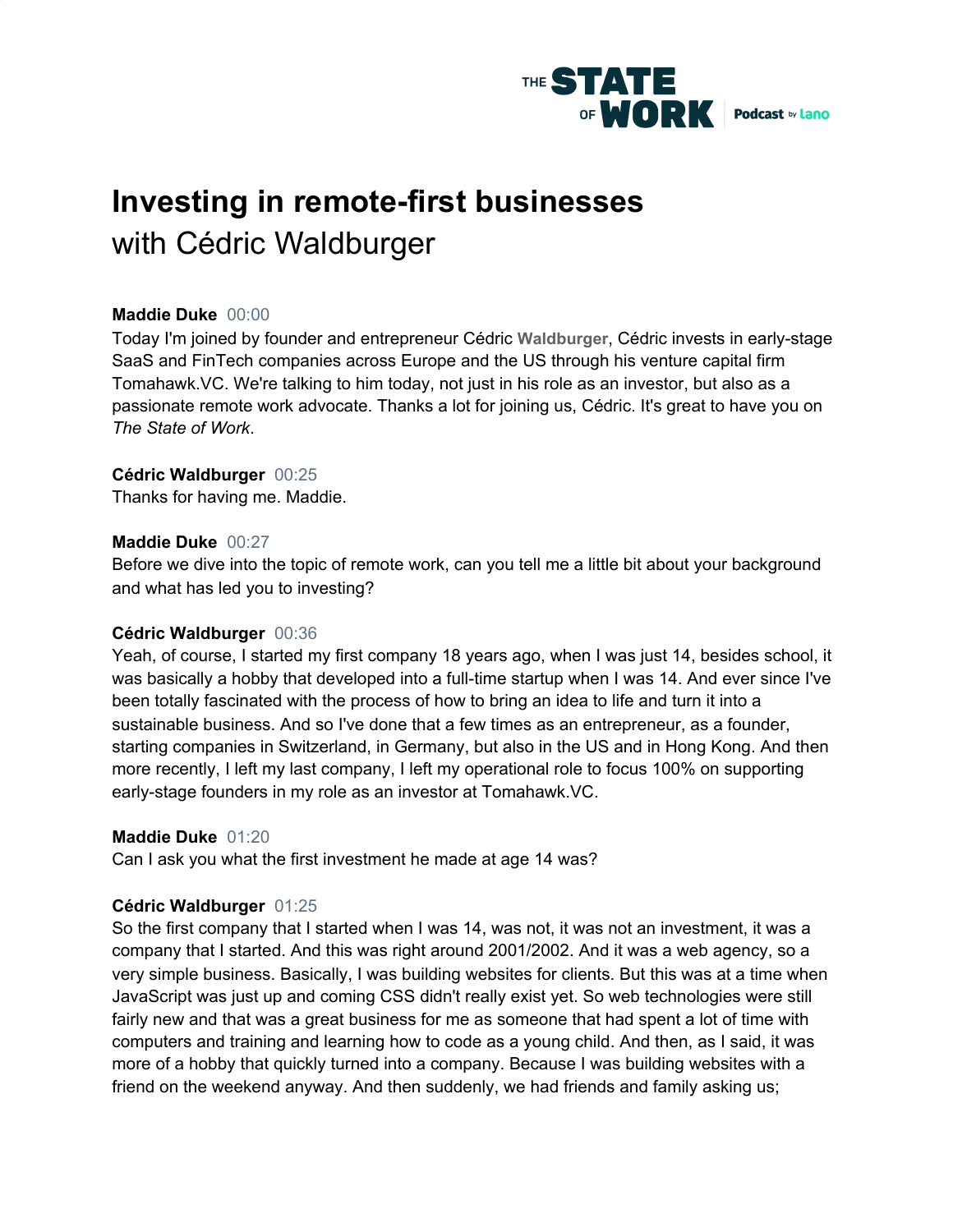

couldn't we just build websites for them, and they pay us and, and that's how it started and then within a couple of years, turned into an actual business.

#### **Maddie Duke** 02:19

Wow, so entrepreneurial at such a young age, and combining a number of different skills. So you've got a background in developing.

# **Cédric Waldburger** 02:28

I yeah, I started coding or I started to develop code early on, I think the first computer that my parents bought was a computer that you couldn't play any games on, I think it had like, four megabytes of RAM or something like that. So the next best thing to do with it was to start developing and figure out a way to teach this computer to do stuff. And that totally fascinating captured me from like, five/six years old on and spent a lot of time when I was not in school, spent a lot of time with that machine-building stuff. And then later on after starting my first company, I did study electrical engineering and computer science.

#### **Maddie Duke** 03:10

It sounds like you've been nonstop for your whole life. So you founded your venture capital firm, Tomahawk.VC in 2019, with the intention of investing in global-first companies, that is companies that set themselves up to function on a global level, right from the start. Can you tell us a little bit about why that is and also what you mean by a global first?

# **Cédric Waldburger** 03:34

Yes, of course. I kind of had to start to work remotely for the first time 12 or 13 years ago when I was just when I was 20. And while I was building a company here in Switzerland, I also moved to the US for another project. And so back then we didn't have Slack, we didn't have a lot of the tools that allow us to work efficiently, remotely today. And back then it was really me getting up at all or odd hours during the night to fix server issues and everything. But what I realized is that now that I had kind of decoupled myself from one place that I had to work from, I had access to lots of inspiring people, I had a lot of freedom. And so for the past four years, I've always been thinking about how to build companies without having this one place that binds us to one geography. I've lived a very decentralized life. For many years, I've at some point owned no more than 64 things that all fit into my backpack and I was constantly travelling to be with the companies and where I felt I could produce the most value. And then at some point, when I started a company called Sendtask, which is a productivity tool, I thought maybe it's time to try this experiment and start a company that doesn't even have an office. It doesn't even have a physical workplace anymore, and that was back in 2016, and I realized it worked well so I decided to double down on it and thought a lot about the processes that are needed to make it work. For example, how do you efficiently hire once you have a talent pool? That's not just a few hundred or a few thousand people, but tens of thousands of people? What is the right process to deal with that? And with all the experiences that I had with that, that were so positive, I realized that I think the next big companies are going to be built global from the start. And so when we started to market VC, we decided to focus on entrepreneurs that set their company up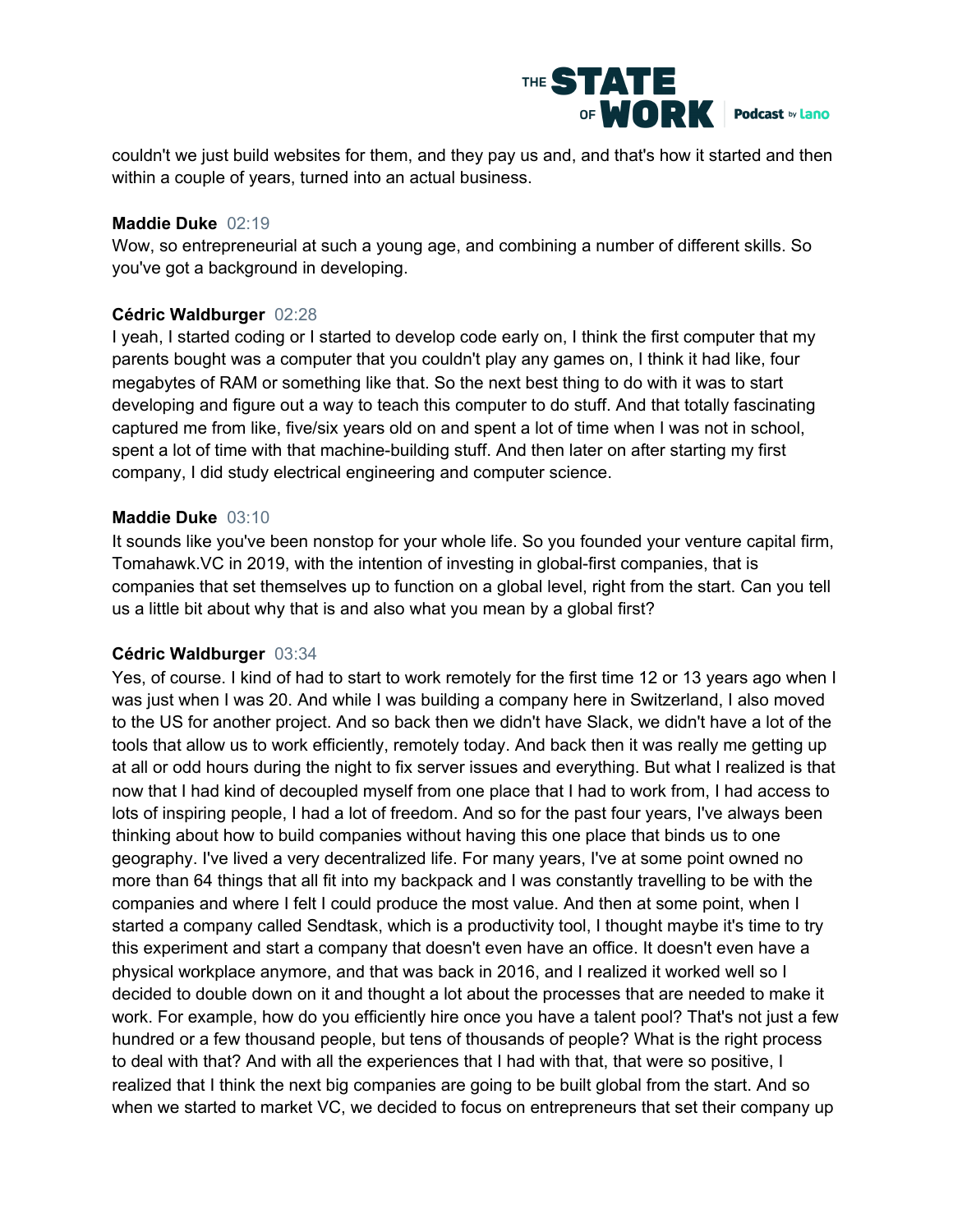

for global success from the beginning. And that doesn't mean they have to be just remote. It doesn't mean they cannot have an office. But it means they build a culture, from the start that works for employees at the office, as well as people that work remotely. It also means they think bigger than just their home market when they let's say when they think about their sales strategy. So they don't try to perfect their sales strategy for their home market, but they think about scaling themselves beyond that from the beginning.

# **Maddie Duke** 06:05

Right so it's really what you discovered through your own experiences in remote work that's led you to become such a believer in global-first as an approach. Would there be a difference between remote first and global-first, in your view?

# **Cédric Waldburger** 06:23

Yes, and no, I think there's a lot of similarities between the two terms. If I had to point at differences, I would say global first means more of the mindset, we don't really care if you have an office right now or not, or how many of your employees are working remotely versus are working with you in the office. So it's more of a mindset where remote first, to me sounds a lot like you have to prefer the remote option. I personally believe that there are businesses that lend themselves perfectly to having a fully distributed and remote team. And at the same time, there are businesses that profit a lot from having in-person meetings very often. For me, that's typically businesses where you got to be very creative over long periods of time, I still feel that creative conversations and creating things together is easier to do when you're in the same room and you have whiteboards available. Whereas other companies where it's more about execution, and there's not that much creativity involved, it's more of an execution play, I think can be perfectly done remotely, most of the time, as long as you create the right systems and processes for people to still get to know one another as people instead of just employees or coworkers.

# **Maddie Duke** 07:43

That's a really important distinction to make, regardless of the setting, I think, and I'm really glad you mentioned it. Sticking with sort of the challenges of, of how to manage, you know, manage remote teams, based on your experience and what you've learned through the companies you've built and the companies you've invested in, What are your views on, what are the biggest challenges that management can have in shifting from a non remote to a remote workplace like trust and culture? How do you manage performance when your team might be distributed all around the world?

# **Cédric Waldburger** 08:30

So when we first decided to start a company that was fully remote, of course, the biggest skepticism came around this question of how can you even build a company culture that works? How can you build trust in a fully remote setup, and understandably, right, before 2020 most people, in my circles, my friends, my family, they had never worked remotely for them. For the past so many decades, it was clear that you come to the office and while you're at the office,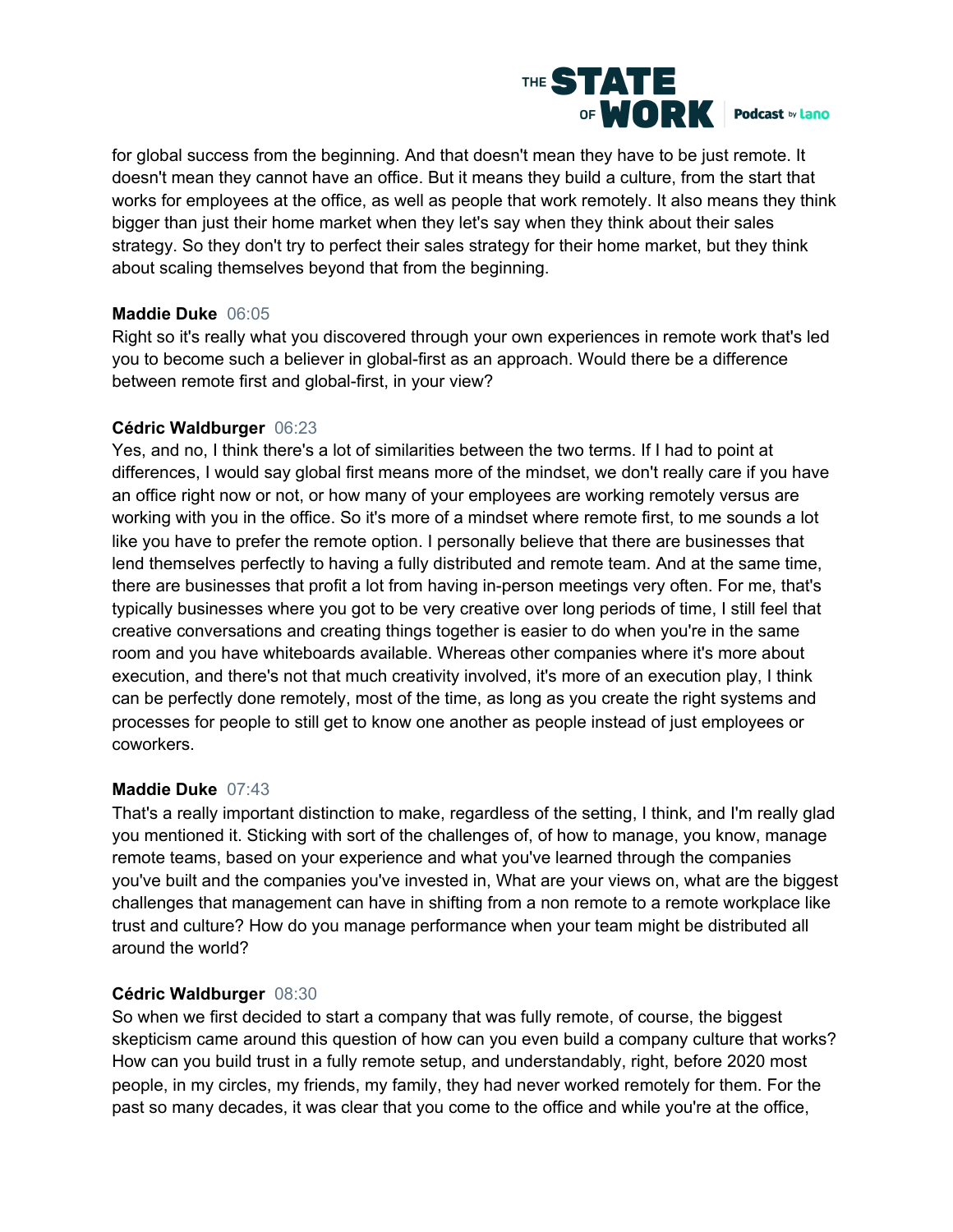

that's when you work. And when you go home, you don't work, you're off. And these two phases, intermix a lot more when you're working remotely, right. And personally, I've always profited from that, especially when I was writing software, I realized that often I felt very productive, let's say from noon until midnight, but I wasn't necessarily productive in the morning. And then other days it was different. And being remote gives you a certain flexibility to adjust your work hours to when you feel most productive versus relaxed when you don't feel productive. And so I can see how this additional freedom can scare you at first, right? You don't have this control. As an employer as a colleague, you don't really see people working all the time, and it can drive you crazy if you're trying to keep tabs on all of your employees and figure out what they're working on every moment of the day. My management style is such that I try to really I tried to talk a lot, and think a lot, work a lot on the vision and why we're here and what it is that we're trying to achieve together, and have people come up with their own goals and their own KPIs to measure your own progress and report that rather than me trying to scale myself so much that I tell everyone what to do and what to do next once they finished a task. And one thing that, for me personally, is a key component to that, is you need to create touch points or moments when you see the other person as a as a human being with all its presets, and all its weaknesses and strengths and, and habits and routines and preferences, versus just an employee or a colleague that has a certain task queue. And the way we do it in Tomahawk, Tomahawk, by the way, is a fully distributed team as well, we don't have an office, we have people that work together over sour, the employee that's the furthest away from me sits in the Philippines. And then the person that sits the farthest from her is in Portugal, and I think it's some 5000 kilometers that they're apart from one another every single day. That the way we deal with that is twofold: number one, when there's a chance COVID has been tough this year. But when there's going to be a chance, we usually try to come together once or twice a year and spend a lot of time to work on what's next kind of develop our plans for the next 90 days or 180 days. And then second, now that that's not possible, we take a lot of time out of our day, to connect with one another and create memories. One thing that we do right now is about two or three times a week in our daily check in, which is usually 20/25 minutes, we come together. And we not only update each other on progress, but we also play a game together. And there's been so many fun games that I've discovered or discovered together in the last few months, from Geoguessr, and checkbox games and versions of Cards Against Humanity that we've played online. And it gives you these facets that are otherwise very hard to uncover. It gives you an idea of someone's humour, which I always find super important to understand. It gives you an idea of what TV shows someone likes and so on.

#### **Maddie Duke** 12:17

Yep, that's great. I think many of those tips could be applied by anyone in a management position, whether remote or not, a collaborative approach to setting goals and benchmarks and setting the vision. And then also, yeah, really getting to know your team members and developing a culture in that really active and collaborative way as well. What are some tools and processes you use to make a remote team or distributed team work efficiently?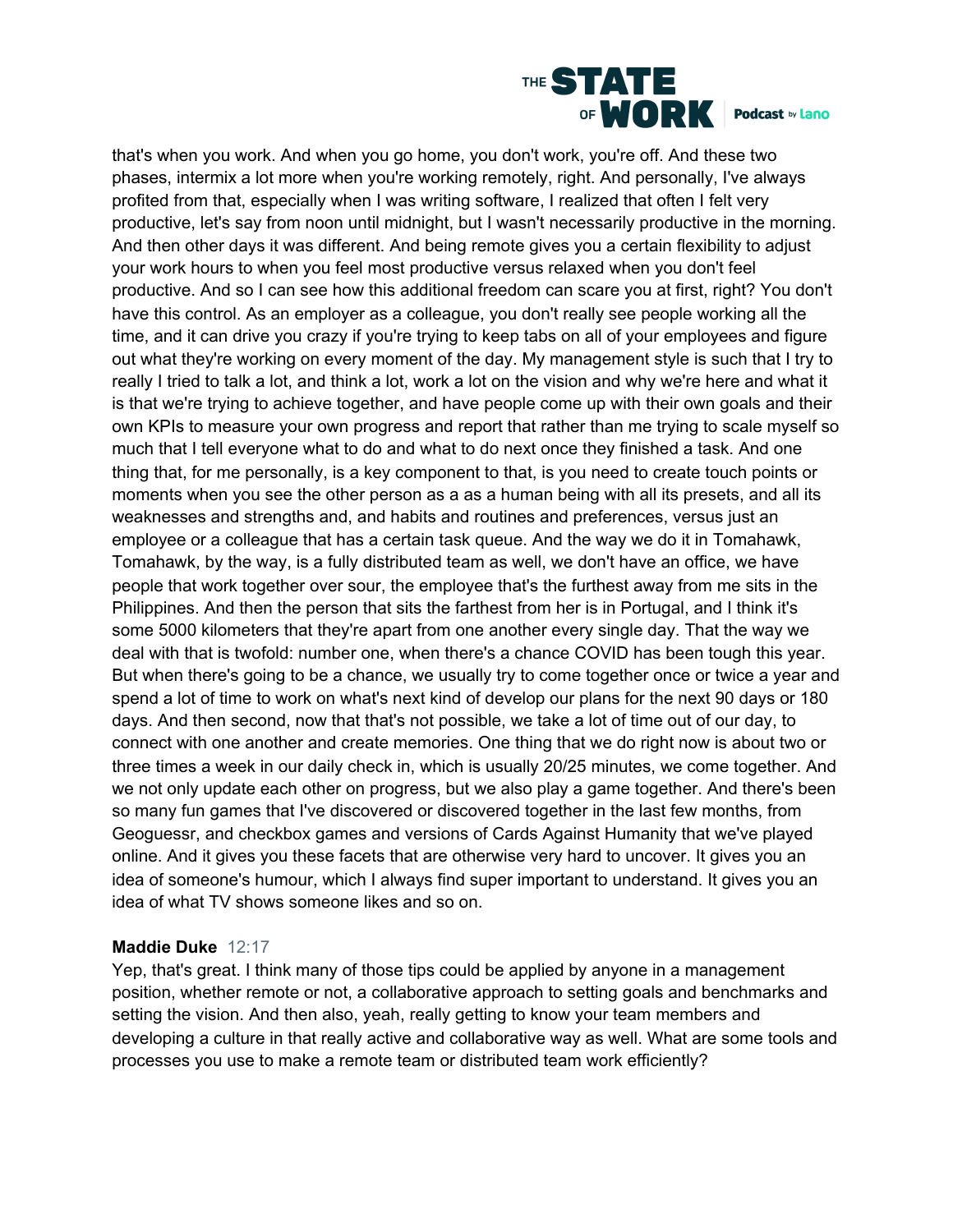

#### **Cédric Waldburger** 12:53

So I believe that whatever can be communicated asynchronously should be communicated asynchronously. What that means, for example, our daily check-ins, or our stand-ups, we do asynchronously, we've built a Slack integration that asks all of us in the morning in our respective time zones. "How do you feel today?", which I think is a very important question. And we don't allow or we don't encourage people to say just good or great. You have to be specific. So say I feel I'm feeling energized, or I feel disappointed or whatever so that we get an idea of like, how is everyone feeling? And then two questions. What have you done since yesterday that you didn't mention yesterday? What are you going to work on today, and is anything blocking you so that we have the most important bits out of the way that share a common Slack channel. And that's how we stay up-to-date asynchronously. So Slack is a big part of how we work together. And then we use Sumo Logic for our video check-ins. We know we use Notion as our second brain. So we have a pretty extensive Wiki. That's another thing that I've learned over the years is that the key to making a remote team work efficiently is to document everything from the beginning. When I built previous companies that still had an office, what I realized is you could scale to five or 10 or maybe 15 people without documenting much. But then it will create a lot of depth because I think once you have 20-30 people, you need to have the documentation ready to onboard new joiners. And with the remote team, it's just much earlier, I feel that even after three or four people, what I feel is you got to document almost everything. But then it also helps you scale much quicker and more efficiently later on.

#### **Maddie Duke** 14:42

Right. So everything you've been talking about, you know this, having the right things in place this human-centered approach to managing a team and having all these really valuable tools in place, being prepared with documenting things and how you're going to communicate asynchronous communication opportunities... is this the sort of structure and mindset that you're Is this the kind of preparation that you'd expect a global first company to have in place? Is that what you're looking for when you assess whether you're investing in a certain company or not.

# **Cédric Waldburger** 15:19

So I don't get in the way of tactical decisions. Typically, I believe in investing in great founders and then letting them do their work and just being on the sideline, coaching them and supporting them. But I wouldn't want to get involved in tactical decisions. And I also realize everyone has a slightly different leadership style. And the key thing is to figure out what works for oneself instead of trying to impose something on someone else. But when we do look at founders, we typically look at three dimensions, execution, clarity, and empathy. And so that last part, empathy, I think, is an important one. I truly believe that especially in a decentralized or district distributed team, it's important that people want to follow you and not just aren't just motivated by extrinsic motivations, but they truly believe in the mission that you're solving together. And so I think it's an important component to have enough empathy to also through the distance and through these many layers of tools and technologies that stand between you to have a good idea of how everyone on the team is feeling and to react to it, if needed.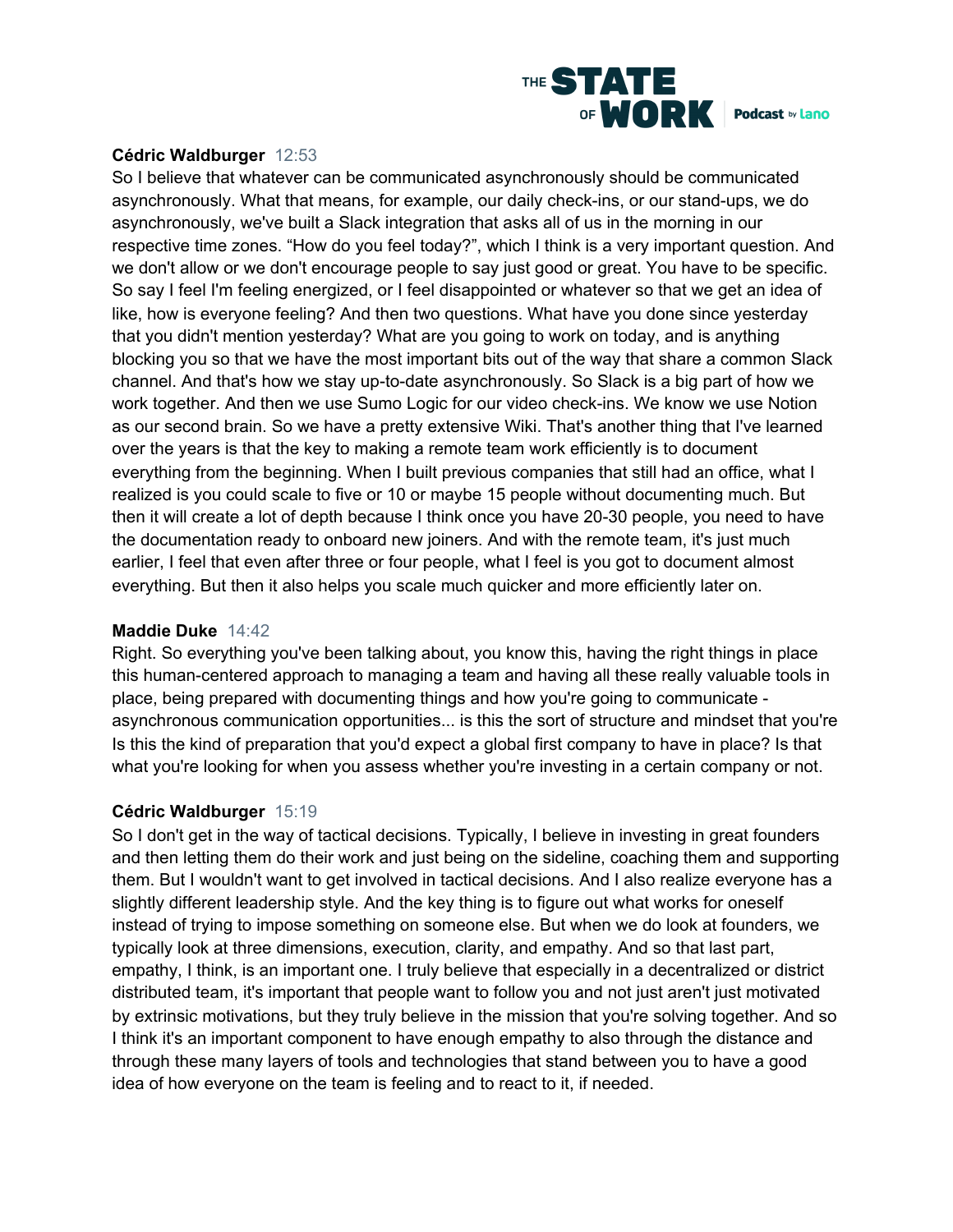

#### **Maddie Duke** 16:33

Empathy, that's really good to hear and really goes hand in hand with what you mentioned earlier about viewing your team as people and not just employees or colleagues. Is there anything else that you look for in a startup or a founding team, aside from these qualities,

#### **Cédric Waldburger** 16:49

So the characteristics that we look for when we look at companies is, so first, we invest in two sectors. One is to business models, one is B2B SaaS, so business software-as-a-subscription models, and then second, decentralized finance. Because I believe so the last company that I helped build is a decentralized infrastructure protocol. And I truly believe that that's where the next big revolution is going to happen in decentralized applications, and I think finance applications are going to be the first ones to really scale. So that's one thing then be invest very early at pre-seed, seed and Series A most of our investments somewhere between pre-seed and seed. And so what we look for at those stages is, typically a pre-seed, we want to see a very strong founding team, if the right background that is very passionate about the project, and has the right skill set, but also is doing this at the right time. And then at seed stage, we look for in addition to that, we also want to see some paid pilots, we want to get clear feedback from some test customers to get a better idea of is this really hitting the market at the right time? Is there going to be a chance that this will go through the roof in the next five to 10 days? Or is this more of a feature and maybe a bit ahead of its time?

#### **Maddie Duke** 18:10

And so in terms of different ideas and new products/innovations is there any particular idea that you'd like to see from a new startup, especially at this time after 2020 and, you know, this big acceleration of companies that have had to quickly shift online is there anything you any other area that you see as a big opportunity for a new idea.

#### **Cédric Waldburger** 18:34

So we invested in companies and tools that supported remote work before Covid. But of course, this year, it's become clear to everyone that remote work is here to stay, and that we all need better tools to collaborate over distance. So there's definitely been a huge trend. There are companies like hopping that have raised gigantic rounds within the last few months. So there's definitely a very big trend. And I think that's only going to continue and that's one area that we're super bullish on or where we are very interested to look at any new ideas that come to market. On the other hand, I think there are lots of areas that need disruption. Still, I think FinTech we're still at 20% of all the solutions that need to exist one day. I do keep this list of business ideas and companies that I think need to exist in this world. But sometimes it's very hard for me to not jump back into the founder seat and, and start companies myself. And I remind myself that there are people out there that are much better suited to approach these but I'm working on making these public on our website so that if someone is looking for business ideas or something to sink their teeth into, they have a place to go and start a conversation with us.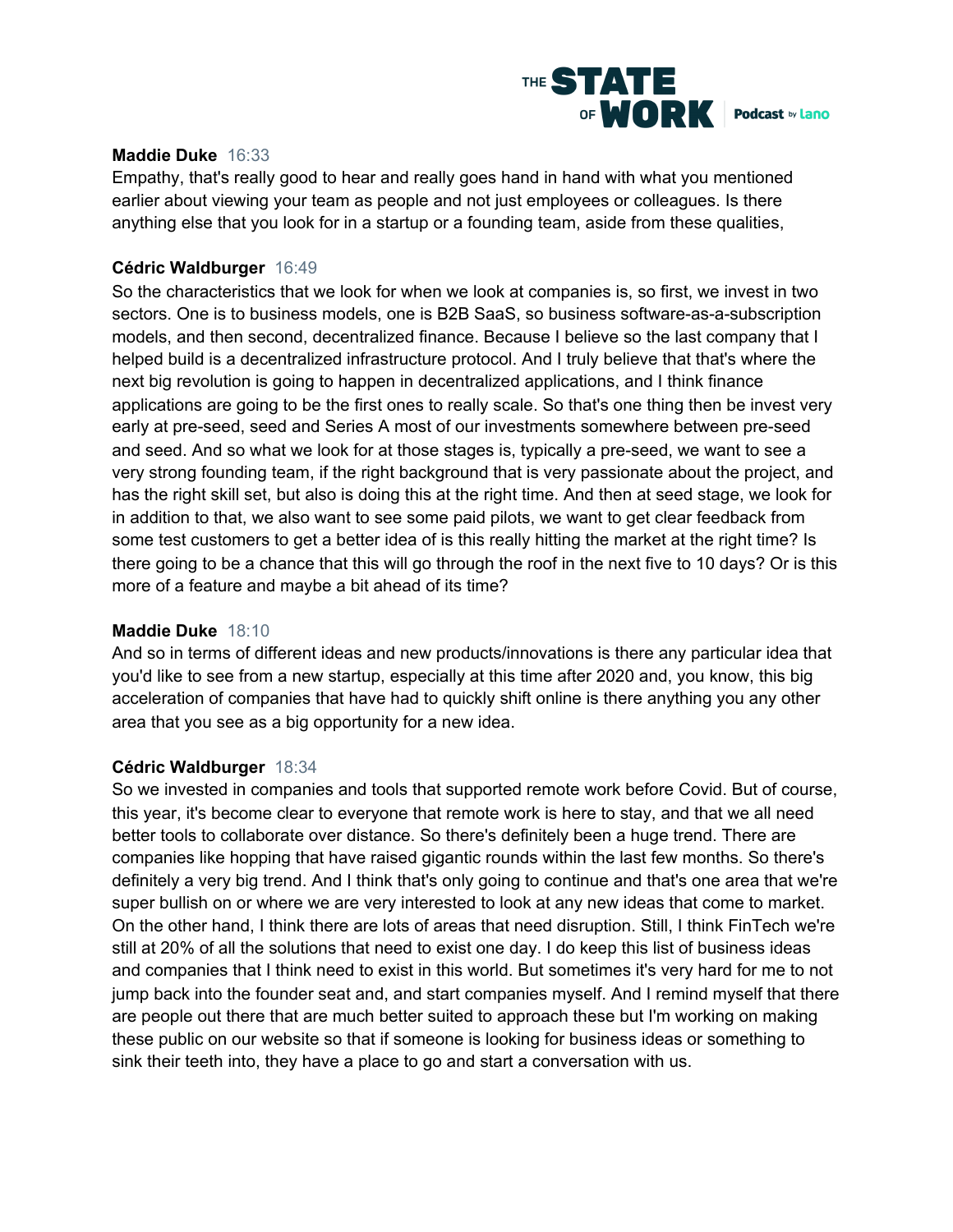

#### **Maddie Duke** 19:50

We'll have to keep an eye out for that. And so if I'm right you're also hosting a jam session for new founders to share their ideas. Could you tell us a little bit more about that?

#### **Cédric Waldburger** 20:02

Yeah, of course, we called this startup jam session. And the idea came up when I started my first company, I was still at university or even before university. And then as I was going through university, I realized that there are so many questions that I don't have an answer to. And I didn't have anyone to ask. And at the same time, I didn't want to go to pitch events. Because I was not looking to raise money, I was not looking to put myself on stage, I was just looking for like-minded people to brainstorm some ideas. And so now that we started to market, we see I thought about what can I give back? Or what can we do to help people that are in a similar situation? And so we came up with this concept of startup jam sessions, we typically do them at universities, right now we do them online. But in the past, we've also had offline events. And the concept is fairly simple. We try to get about 30 people together that are interested in either starting their own business or have already started or are just about to start their business. And we get a mix of technical talent and graphic design, or designers in general and business people. And we put them in a room with five to six mentors, and the mentor could be anyone from an experienced investor, to a founder to someone that comes from academia. And then in 20-minute jam sessions, we pair five to six students or founders to be together with one mentor, and the mentor's role is just to keep the conversation going. And so someone will start by pitching their idea. And then the others join in. And they jam, we call it jamming, as in like the musical jam sessions, where they build on top of one another's ideas. So they, they break them down, they put them together again, they add an element, they take one away. And we've seen that as a, it's really fun like I really enjoy going there as well, and jamming with other people. And it's fun, we've been running these for about 12 months now. And there are three startups that have emerged from it already. That is a few more pairs of co-founders that have met at this at the jam session. And so I think it's really, it's a really fun and simple lean event for people to get to talk to one another. One thing that I that I find is great about it is that everyone gets to chat and everyone gets to interact with others, you probably meet 15 to 20 people that one evening, whereas if you go to a regular pitch event or some other startup event, typically it's one or two, or maybe five people talking on stage and theatres are listening. And I just, I've always personally always find it so much more satisfying to participate and create together, rather than just to listen and copy or just to take information in instead of building on top of one another.

#### **Maddie Duke** 22:51

It sounds like a great opportunity for potential future founders to really cut their teeth on that kind of environment and to discuss their ideas and get them pitch-ready. And yeah, give them a chance to find out those things that you mentioned yourself like not not knowing who to ask or not knowing maybe what investors expect from founders gives people a middle ground to explore that. So that's great, we'll have to add the information to our show notes,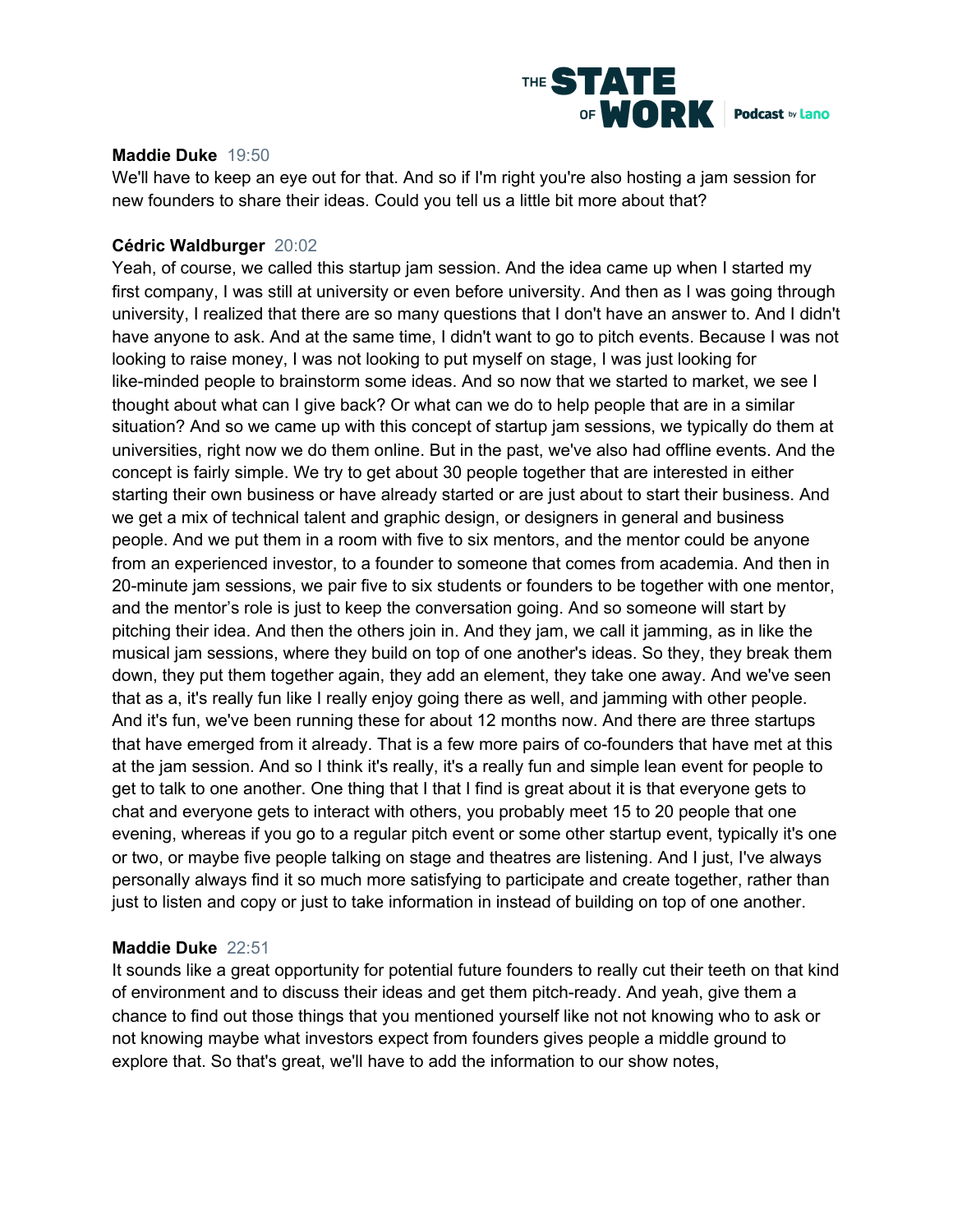

**Cédric Waldburger** 23:20

Of course.

# **Maddie Duke** 23:22

And so as you do have that experience yourself of being in the founder's seat, would you have tips for people who are going through funding rounds or about to go through funding rounds, someone's at the stage of pitching their ideas, and they may be feeling the pressure a bit. What would your advice be to those people?

# **Cédric Waldburger** 23:42

Hmm. Wow, that's a very broad question, because there's so many things that come to mind. Well, one thing that comes to mind is I, I believe that it's sometimes hard, especially when you go out and you raise your first round, it's so hard to understand what is best practice? How should I approach this? What does the person on the other end think? And one mission that I'm on is to make the space a lot more transparent. So one thing that I do is I produce YouTube videos, once or twice a week, where I try to answer these questions, everything from how do I value my startup to how do I choose which investor to go with to what are the most important terms in a term sheet? Because I think that information needs to exist and it needs to be out there. But it's very hard to find right now. So if I could only say one thing, it would probably be go over to that YouTube channel and see if that question is already answered. But maybe to give you an anecdote here; one thing that one question that comes up often is, especially for someone that's in a corporate environment is how do I make the jump? How like, I've always thought I should dabble in entrepreneurship, and I've always had this interest to start my own company. But how do I actually make the jump? How do I go about it and I think there's just Three steps that you should consider. Number one, test it and keep your job when you're doing that. Still think about how you can test it and share the idea with as many people as possible, get feedback, refine it, then second, try to find teammates, co-founders. At the beginning, I think there's often an instinct to be greedy and think, oh, I should not share this with others. And I should not give up equity. But I think it's so important to bring other people on, that can be on this roller coaster ride with you and make sure you get through the downs as well, not just the ups. And then third, once you do decide to go out and you found the team, then go all in, don't don't reduce your job to just 40% and then work three on the startup three days a week, but really go on it all in because it will take all of you to get this off the ground, I think getting started is the hardest part, getting to that initial traction, building the initial product, putting that out there getting initial customers. That's incredibly hard. It's also incredibly fun, but it's hard. And it will require all your attention and time.

# **Maddie Duke** 26:13

That's... yeah, that's great advice. And I mean, your YouTube channel is a wonderful resource. And I think another thing we'll add to our show notes, for our listeners, please head to our website, check out our show notes. Or we just go to YouTube and look for Cédric Waldburger., there's a lot of great information there for potential founders and some other really interesting stuff. In fact, you also have a couple of videos you mentioned earlier about having I think 64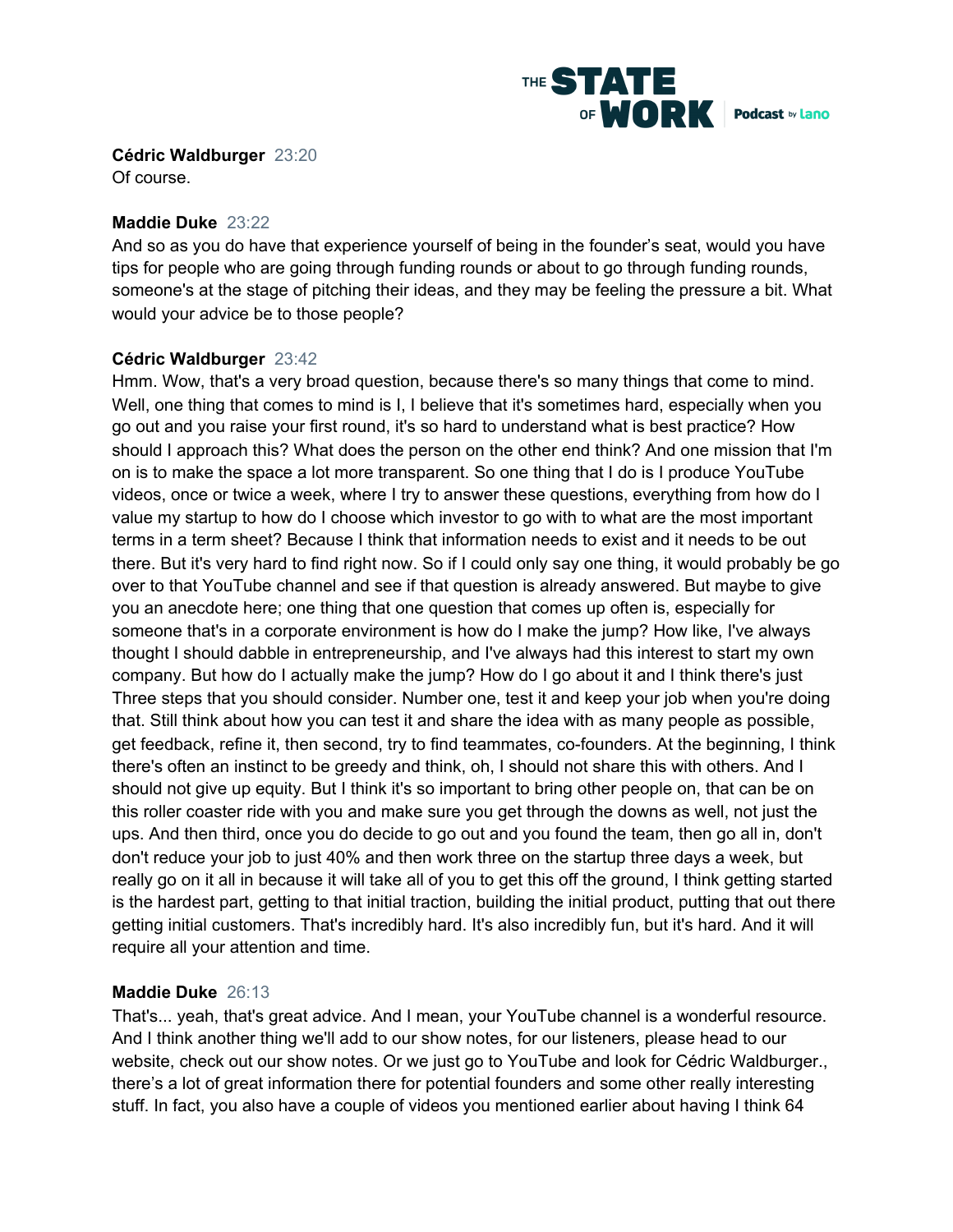

belongings at one point and you talk a bit about your life as an essentialist on your YouTube channel. So I thought I might ask you a little bit about that.

# **Cédric Waldburger** 26:51

So I used to live with no more than 64 things and didn't have a home for just over three years between 2016 and 2019 and was constantly on the road. For some years, I was on 120 plus flights. So it really didn't make sense for me to have a home base. But then in 2019, as I set up Tomahawk I also decided to base myself out of Switzerland, I didn't want to travel as much anymore. And so I got to a place again, now my personal possessions are still around 60, maybe even a little less. But then, right now I also possess a bed and a table and a few chairs and a bit of cutlery. So I don't actually have the exact number because even though at the beginning, the number of was very important for me because it was so it was my fitness function, right I that that's what I optimized for I was interested in, if I can only own one pair of pants, which pants would it be and then kind of went through the thought process of giving everything else away same shoes and everything. But I don't think the number is that important. For me, minimalism or essentialism has always been a tool to a) being happy and second, being able to focus on what I really think is important in life. And for me, it's deconstructing this process of how do you bring an idea to life? Now, essentialism for me, or why do I not like the term minimalism so much? I think minimalism means less is more or less is better. And I don't subscribe to that. I think if someone really enjoys reading books, as in physical books, and has a library at home, and it brings them a lot of joy, to look at this library and think back on what they've learned from these books, I think there's absolutely nothing wrong with that. Essentialism for me means to focus on what's essential, and consequently, leaving everything else away. And that's the standard that I want to hold myself to is make very clear, sometimes extreme decisions to always focus on what's absolutely essential, and leave everything away. Everything else away, so that I can be 100% focused on what I want to do with my life and not be distracted with maintaining a ton of stuff in my life.

# **Maddie Duke** 29:08

Interesting. I can't help but think I'd struggle a little bit but who knows, maybe I should give it a go. Now as someone who used to travel a lot and work from places all around the world, I think you said something like 120 flights a year? And you've obviously had this experience of the digital nomad lifestyle, as they say, and, you know, living out of a suitcase and traveling all around the world. Now we're obviously at a unique point in time - in history, let's say - and I wanted to ask what your advice would be to those people who aspire to or used to have that kind of lifestyle as well? How would you suggest dealing with the challenges that people are facing now that they are stuck at home, maybe feeling a little bit more isolated and not able to travel the world.

# **Cédric Waldburger** 30:13

So I always challenge myself to make the best out of whatever reality I'm in. Right. And I think when COVID arrived, you could, you could make a decision to either think about all the bad stuff that comes with it and and how this is terrible. Or you could think about what opportunities this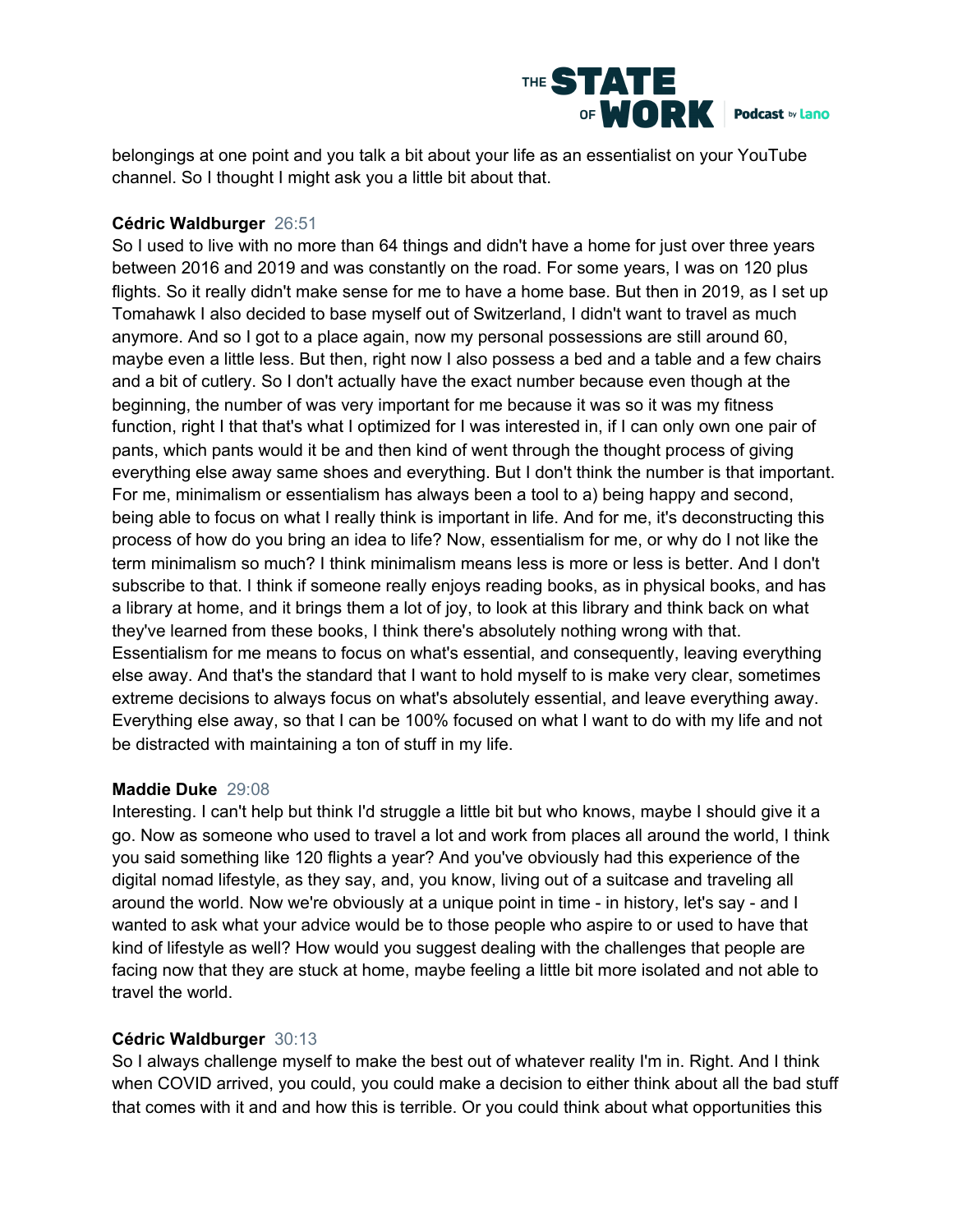

brings, and how it can change your life for the better. And so I'm generally in the second camp where I always try to see everything that life throws at me every challenge, I see it as an opportunity to grow. And similar with COVID. For me, it's been a, it's been a great year, I, instead of traveling internationally, I travel a lot within Switzerland. And I got to know and see a lot of places that I hadn't discovered before and realized how diverse Switzerland is. And I think for someone in a similar position that used to travel a lot and really enjoyed seeing a different country every few weeks, I would say try, try to explore what's near what's more close, I think, especially within the EU, we can still travel, if we adhere to certain restrictions and if we get tested. I certainly wouldn't recommend traveling to a different country, every other week. But I think if you've always wanted to live in a country where you don't speak the language, then I think there's a great, it might be a good time to do that and just go there and spend all the time that otherwise you would have been out eating at restaurants, to either learn a language at home or start cooking or find another way to improve your life. So, I think the world has changed, but also it will always continue to change. And some of these changes are a bit more apparent than others. And in the end, it all comes down to what we make with these changes and how we interact with the challenges that we face.

#### **Maddie Duke** 32:10

For sure. And I think yeah, we're obviously still yet to see how things will develop and change and it can maybe be an exciting time.

# **Cédric Waldburger** 32:20

Yeah, like, like one example that comes to mind is a few friends in the US that used to live in New York or San Francisco or LA, places that typically come with a pretty high rent and they had to live there because their employer was close by they they either worked in the Bay Area or in Manhattan. And now they move back to be with their families somewhere in the Midwest or in Florida or wherever it may be, and are able to see and see that they can still collaborate and be very valuable to the company from afar. I think that's something that's going to shift the landscape in the future, I think it's going to be an important change that's not going to be totally reworked. Of course, a lot of people aren't going to move back and go back to the office one day. But I think there's also a new reality where we've learned that we can collaborate so well. And if we can all have an environment that makes us happy, and that is beneficial for our mental and physical health. That is a huge benefit to the company overall as well for, for me as an employee. That's a benefit that I bring to the table, not a downside anymore. I feel two years ago, when you wanted to work remotely, in a lot of the bigger corporations, that was a bit of a tough point to negotiate, or something you have to negotiate. And I think going forward too, can be something that is a skill of something that you bring to the table.

# **Maddie Duke** 33:46

Yeah, for sure. And whether you're working from home or working from a different country, it's definitely becoming more and more accepted and more possible. Although the digital nomad lifestyle might be a little harder in the current climate. But whether it's from home or elsewhere, people are discovering that it is possible to be productive when you're not sitting next to your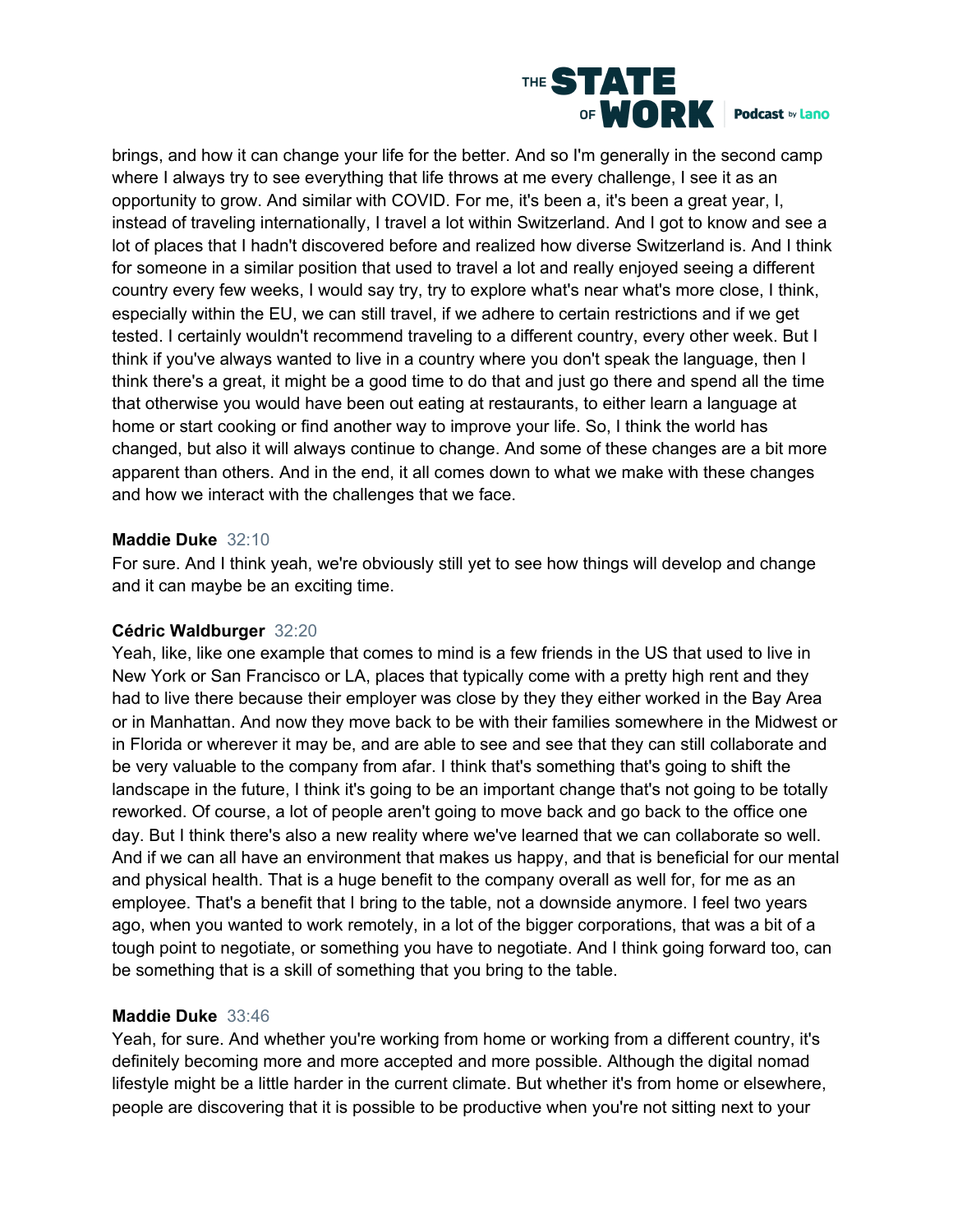

colleagues. I think you just have to adapt a bit and develop some new skills and maybe confront your own blocks, like you mentioned, checking in with your team about, you know, what's blocking you. And I think that's a really good point because people do function very differently. And they have different learning styles, different strengths, different triggers that cause procrastination, or things going on in their personal lives that may be now intertwined with their work life. I think it's probably partly to, you know, partly about developing some new skills and working out the way you work in this remote environment and in a new context. So it's quite interesting to really like to see how everyone's dealing, you know, with this on a large scale.

#### **Cédric Waldburger** 34:59

Yeah. is exactly as you say, I think everyone reacts a bit differently. And everyone has their own way of dealing with these challenges. Like for me, it's not, it's never been hard to work from home and be as focused as if I was in an office just because I think I've been doing it for so long and I and work is a big passion of mine. But then if if someone is facing the challenge of not being able to quick to easily differentiate between what am I at work and when I my off work, I would say try, try different things, either rent a room nearby and go work there or create a separate room in your home if you if you haven't a spare room and set that up as your office and strictly work while you're in there. And then take the time off if you leave. Other tips are more simple, like, dress up for work, like wear a shirt and wear dress pants while you work. And then switch back to your sweatpants when you're off. Or even have someone in your surrounding as your accountability partner. Ask your wife or partner or kids or friends to clock you and remind you if you're spending too much time doing something else that you shouldn't be doing.

# **Maddie Duke** 36:18

Absolutely. So it does raise an interesting question as well about how much remote employers will do for their teams that are distributed, like whether they'll have an allocated fund that goes towards a home office setup, or if someone doesn't have if someone's living in a studio apartment, and they can't separate their office from their bedroom, like does the employer then fund a coworking space for that person? Or what's your take on that?

# **Cédric Waldburger** 36:48

Yeah, so. So the startups that we invest in, but also Tomahawk itself, for us, the team is the biggest asset, right? And it's also the biggest cost. So for us, it doesn't make sense to save on work equipment. And if we can make the person more productive, so I tell I tell all my employees and we have this conversation with the portfolio founders as well, I think you want to create an environment, your job as the CEO is to create an environment where your team can do their best work, where they can be highly efficient, highly effective, and highly productive. And so for us, we make sure people have good laptops, they have a second screen, if they want to use a second screen, they can go to a co-working space, even if it's just one or two days a week, I always recommend people to get a gym membership as well. So they work out frequently. It's something that I've seen with myself since I live and work at the same place, I don't spend these like 30 minutes commuting somewhere throughout the day. And it does have an impact on me if I don't get enough fresh air if you don't get enough movement that does have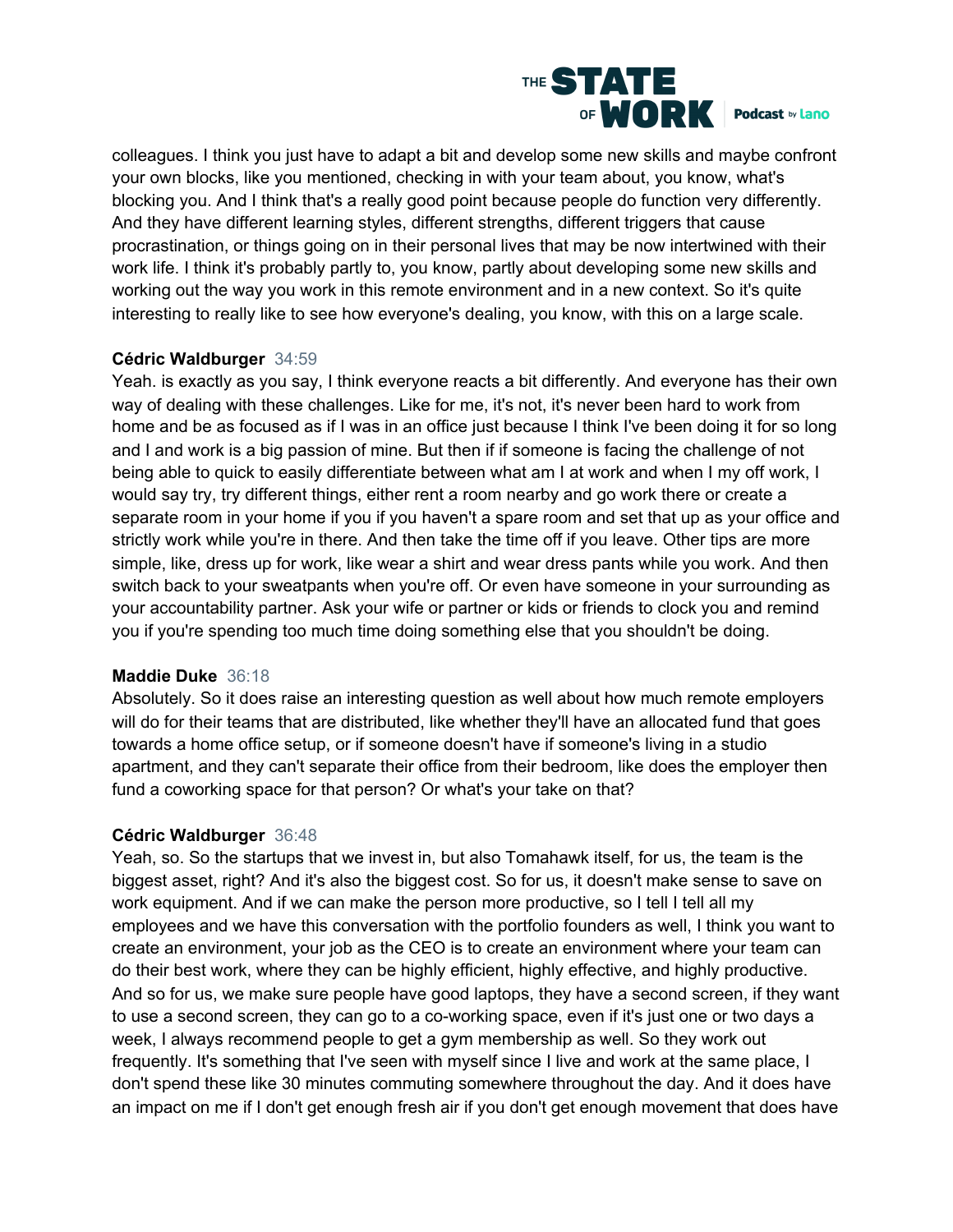

an impact on my physical condition, but also my mental condition. So I think it's, it's all about creating a place where these challenges can be mentioned, and then figuring out a solution that works for everyone.

#### **Maddie Duke** 38:11

Yeah, creating an environment or a culture that's a safe space to say these to raise these issues. And for people to say, Hey, I am kind of struggling with this, can we do this or this? You know, to fix it?

#### **Cédric Waldburger** 38:23

Yeah. One thing that I always find fun is, or a fun challenge is to find something that you all have in common, that is not work related. So to give you an example, it could be a certain type of sport that we all like to play, or it could be a TV show that we all follow, or it could be a certain activity like in a previous company, we all liked solving riddles. And so every week someone else brought a riddle to the team and the rest of the team tried to solve it within 20 or 30 minutes in the Friday call, or in this current team at Tomahawk we all really like the TV show Archer and the humor of Archer. And so our Wiki is full with references to Archer. And I think it's these kind of similarities, these commonalities between the team that have nothing to do with work that allows you to connect on a different level. And it's not easy finding those especially if you're not sitting together at lunch or dinner and you just chat about God and the world. But I think to all the CEOs and team leaders out there, I think it's a fun challenge to try and figure out what those commonalities are.

# **Maddie Duke** 39:34

Yeah, those things can make a big difference on how people feel when they're relating to their colleagues, for sure. Are there any negatives to remote work or things that you feel are big challenges that need to be taken carefully.

# **Cédric Waldburger** 39:49

I think there's nothing more important than having a good working internet connection. I think being able to see one another and being able to talk to one another without interruptions makes all difference. If someone is on a spotty connection, it ruins the vibe for everyone in the team. So that's one thing we always like to point out. And of course, there's days where something happens. And then of course, no one's at fault. But I think you want to set yourself up for success by getting a great internet connection and good equipment. And maybe your employer can help with that. Right. But I think it's, it's everyone's responsibility to make sure they are well heard. And they can see and hear everyone else. I think having the camera on makes a huge difference for most of these calls, because it just gives us so much extra information, how present someone is, what's on their mind how they're feeling right now. So that's extremely important, I'd say that's a negative in the sense that there's still lots of places where a great connection is not a given. And internet access is not as democratized as we sometimes like to think. And it's not as cheap as it is in the Western world. So that'd be one negative. Other than that, I think it's that the trap, or the critical part is to not try and replicate everything that you do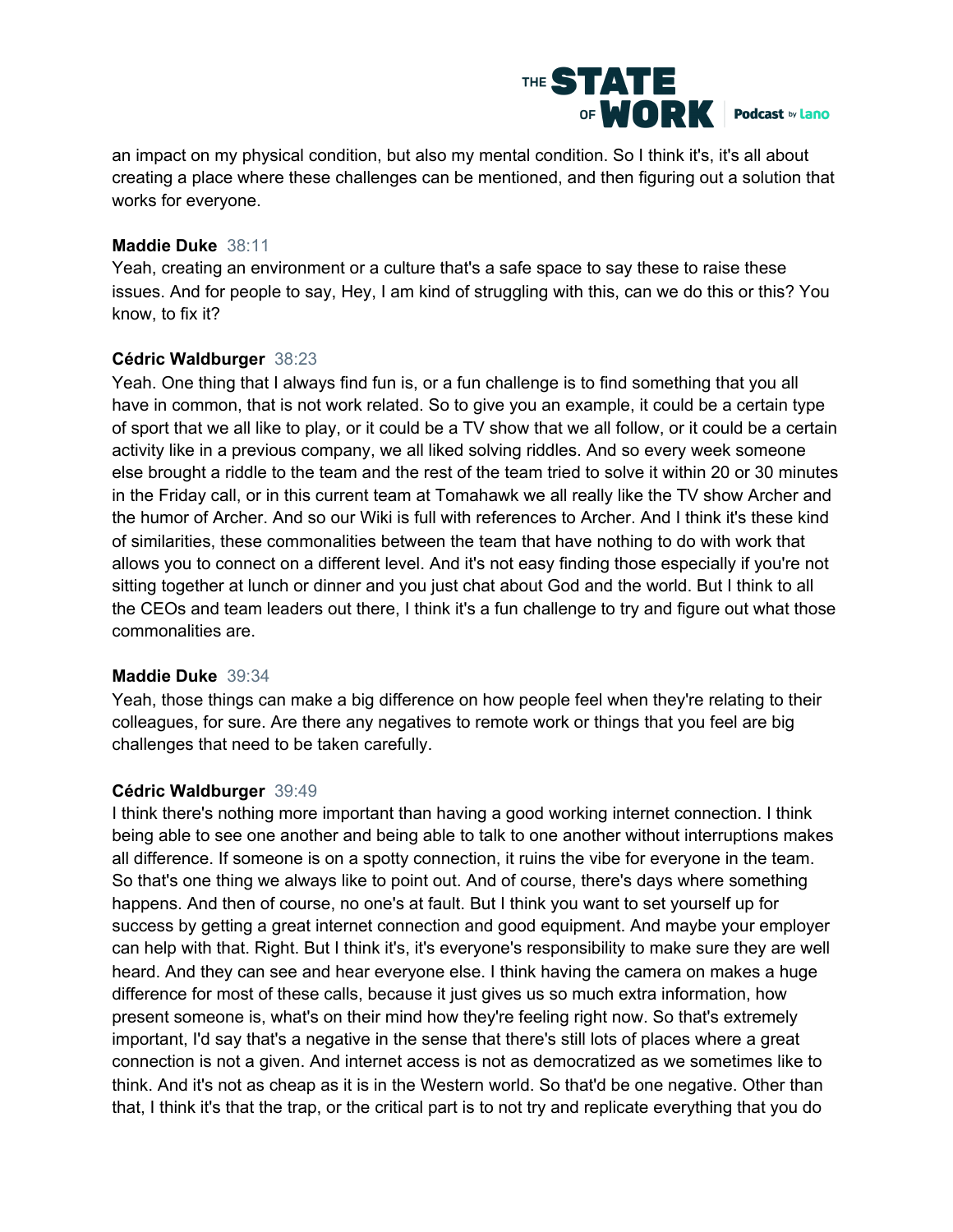

offline, but to rethink them in an online world and environment. So, there's certain things that you just cannot transfer into the online work environment. But then there's also lots of things that you can do in the online environment that you could never do in the offline environment, like playing some of these games together, or making sure everyone works when they're most productive. So I think it's all about thinking about what the strengths are, and the weaknesses are and then focusing on the pros.

# **Maddie Duke** 41:54

So you've reframed it again, to focus on what you can do in the situation that you're in, I love to hear it. Now, we've talked quite a bit about management styles and the employee/employer relationship. Just to go back to the topic of investing, what would you say your approach to your relationship with potential founders is?

#### **Cédric Waldburger** 42:15

Yeah, it's a similar dynamic, but I think it requires a few, a bit more fine tuning. Because when you hire someone, and it doesn't work out, it's fairly simple how to part ways. Typically, you can break up that relationship within a few months, if not weeks. But when we decide to invest, we're typically on the journey together for the next 10 years. That's the expectation when we invest. And so during this year, it's the first time that we've invested into companies, when we have never met the founders in person, we've had very little time of synchronous conversations, we've done a lot of asynchronous conversations, and it sometimes comes down to maybe three or four hours of synchronous chat after we make the decision to invest in a team and for them to accept us as their investor. And so I think to some degree, it brings us to the next level, on one hand, your relationship is not as there's not as many frequent checkpoints. Because once you're invested, maybe we check in with a portfolio founder once a week or once every two weeks. And we might deep dive for a day or two on a certain topic, but in general, it's a bit more slightly more loose collection. But at the same time, it's a very long term connection and a very long term partnership and journey together. And we've also been thinking about that one thing that we do is companies that we invest in now we sent them some presents. So there's at least some physical aspect if we cannot bring it to them in person, we of course plan to meet at some point in the future when this is all over. But it's also forced us to think a lot about our mental model of what is a good founder? And what is the expectation that we have and communicate that that was one of the reasons why we started that YouTube channel, but also why we've written extensively about not only what we expect, but also why we expect it and what the reasoning behind that is.

# **Maddie Duke** 44:20

And so if I were, you know, a potential future founder, with a great idea, and I wanted to get in touch with you, Cédric, what would be the best way to get in touch with you or the team at Tomahawk?